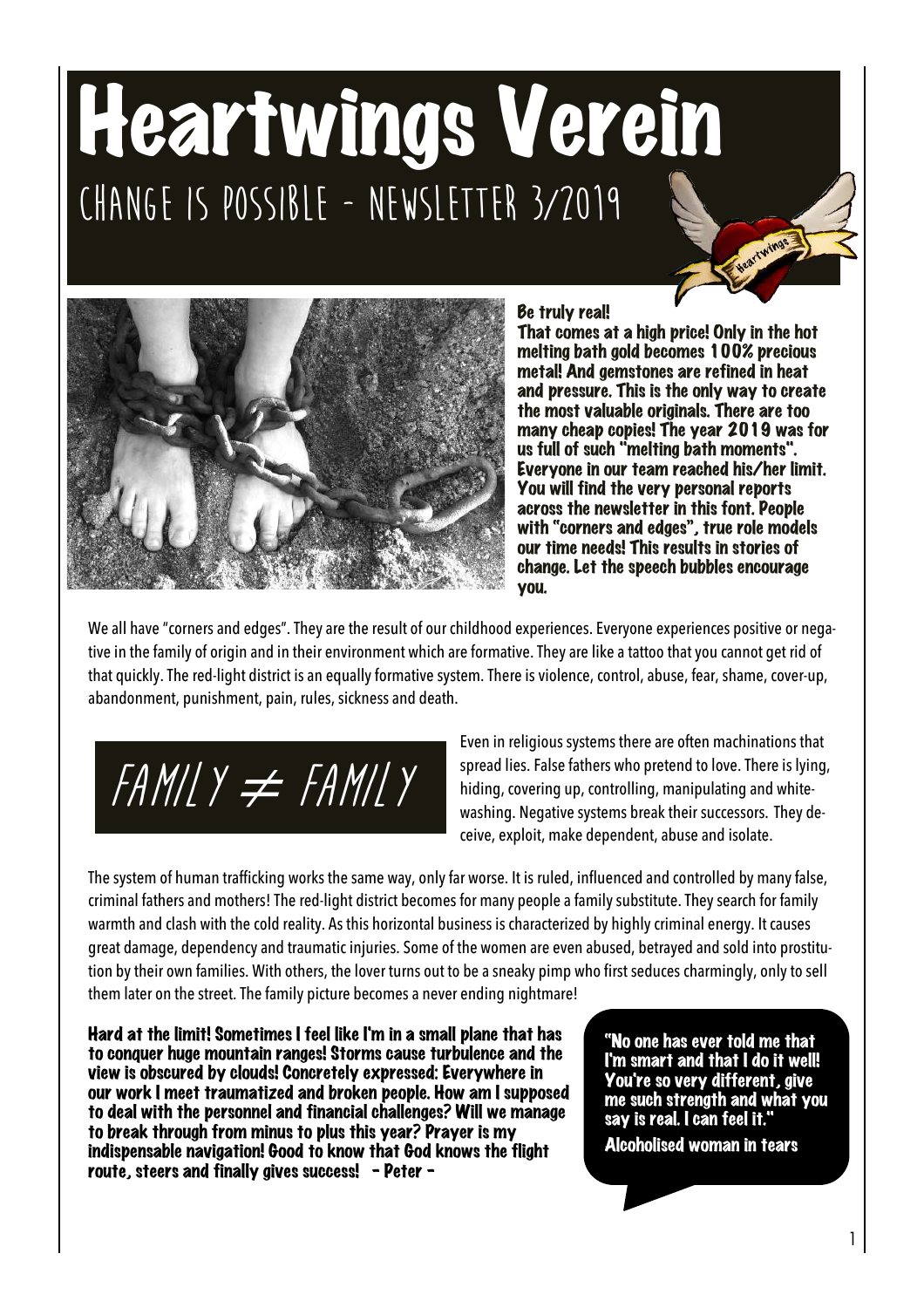All my life I've been looking for an intact family. The family system I grew up in affected me for a long time. Things that I suffered from, I unconsciously passed on to my children. A vicious circle that continues for generations if it is not stopped. People, systems, families and friends have left or turned their backs on us several times. Having reached the lowest point, I experienced "family" in a very different and personal way: God the Father, his son Jesus and the Holy Spirit as comforter! (See my painted picture "Family" on p.3). This totally changed my whole life, healed my relationships as well as my family and today shapes our work. - Dorothée -

The previous form of family is falling apart. Today, the traditional image of family is being completely turned upside down with strong opinion making, lobbying and political support. A turn of time is in progress that leaves traces.

**Is family out?**

The social cry for personal freedom and self-determination has torn down the walls of old conventions. This has created a system in which everything is possible for every individual - but also everything is demanded of everyone. The pressure is increasing more and more. Performance, money, power and position displace creativity, relationship and purpose. Is it possible that we are simply ignoring collateral damage? Did we abolish the family for the seemingly perfect one-man show and thereby changed the original framework?

In a world of absolute freedom there is no truth. This leaves the deep questions about one's own identity unanswered. What conviction can I still rely on at all? What gives me stability? Where is real family warmth to be found? This unconditional love? Does it still exist?

Thank you for your amazing openness! So good that you speak honestly, even about your most difficult and intimate challenges and healing processes in marriage, sex, family and work. Never in my life have I had such deep conversations with anyone!

Team safe house Tanzania

L

Can you help us? I am in despair because my husband has perverse sexual tendencies that are destroying our whole marriage and family! Crying woman after a speech

The adventurous and detailed report of our recent Tanzania outreach can be found here:







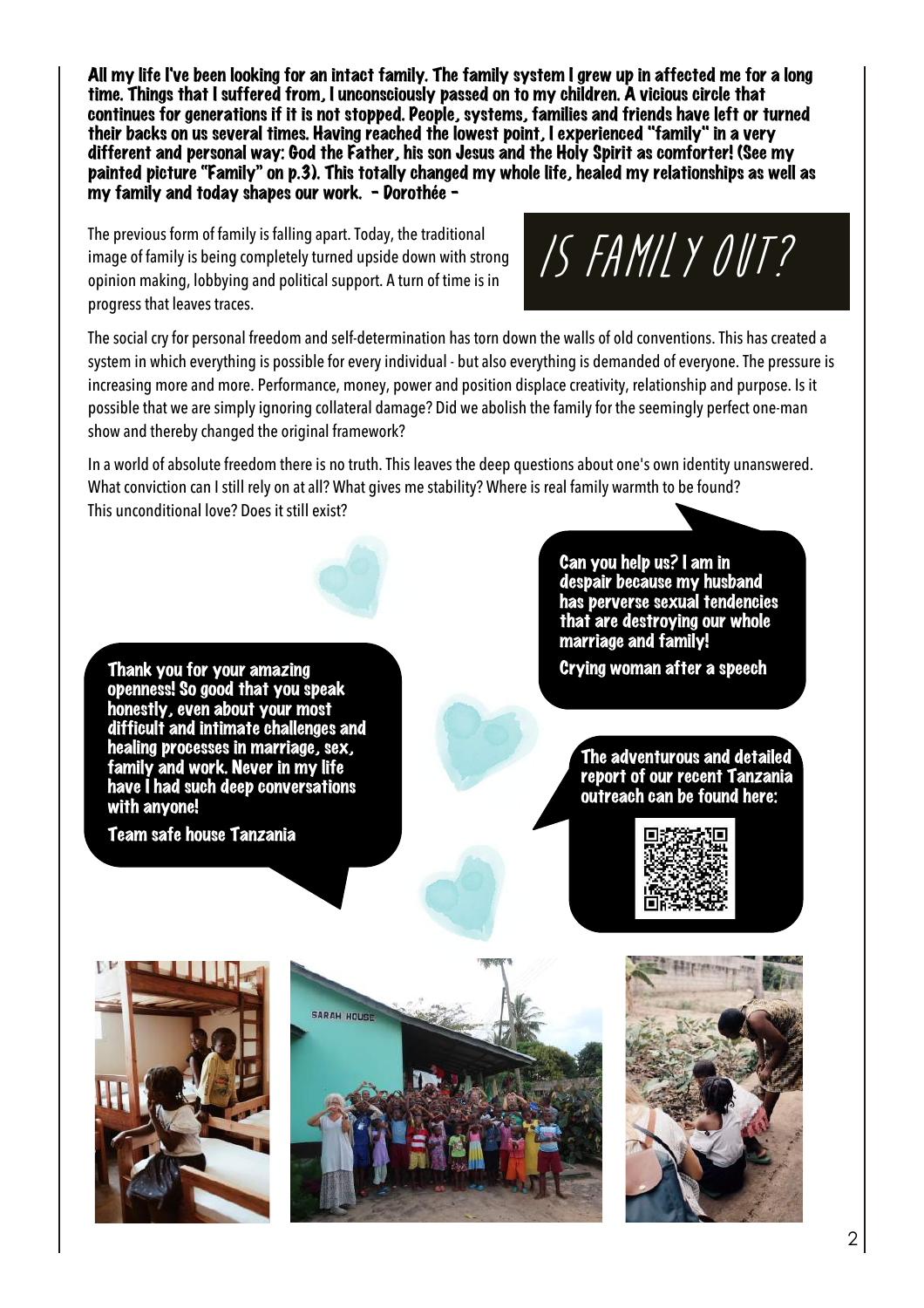

# **Too good to be true?**

In fairy tales people are enchanted by evil curses and wait for the transformation through the love of a prince. Do we also need someone like that who kisses us awake? Do we not all sometimes suffer from this evil curse as well? We work so hard in order to book the most beautiful holidays and finally fail to find the inner rest and the perfect peace there. We desperately seek human sympathy and acceptance, but the love is missing. We give everything to impress our social environment but in the end we sit alone in front of our smartphone.

Once upon a time, a long time ago... in a beautiful garden full of plants, flowers and animals. Adam and Eve lived in this garden. They were created by God for fellowship with one another. That was their destiny and identity, to be part of the first family - human and God in harmony!

Blinded by the seductive magic of the evil snake, Adam and Eve ate the forbidden fruit, which poisoned all relationships. The consequences were shame, shift of guilt, control, jealousy and murder. They had to leave the garden and were now forced to live and die under the curse of the snake. This separation from God also affected the next generations. They lived like orphans separated from God the Father and did not know their true identity.

They needed the redemption of a royal prince! To break the spell, he had to give his life out of love for humanity. This royal prince is Jesus. He is the one who can kiss us awake and melt our frozen hearts with his hot love if we want. He has cleared the way back to community with God and to the first and true family. As painted in the picture above.

My face is hidden in my hands, a sharp pain pounds where my heart is, tears burn in my eyes. I sit on the edge of the bed in my room somewhere in the remotest corner of India. Right in front of my door, a buzz of children's voices. My throat tightens when I think where they are coming from: abject poverty, prostitution, serious abuse. After our event they have to return there. "I can't do this", it's pounding in my head. What on earth can I give these traumatized children, what should I say to them? Nowhere you get prepared for this. There is no education for this. Compassion is mixed with powerlessness, being overwhelmed by all the misery. I make a doubtful prayer to God. I cling to his presence like to a straw. Who else but him can help now? - Jael -

The great paintings and art cards touch my heart deeply! Equally inspiring is the encounter with you! Can I stay here for a while?

Visitor at the Vernissage Artworks for Freedom

"Can I get a hug, will you say my name again", asks a whole group of children in India, who our team hardly wants to let go. They are attracted and encouraged by the love and acceptance they receive from us.

Children from Indian slums